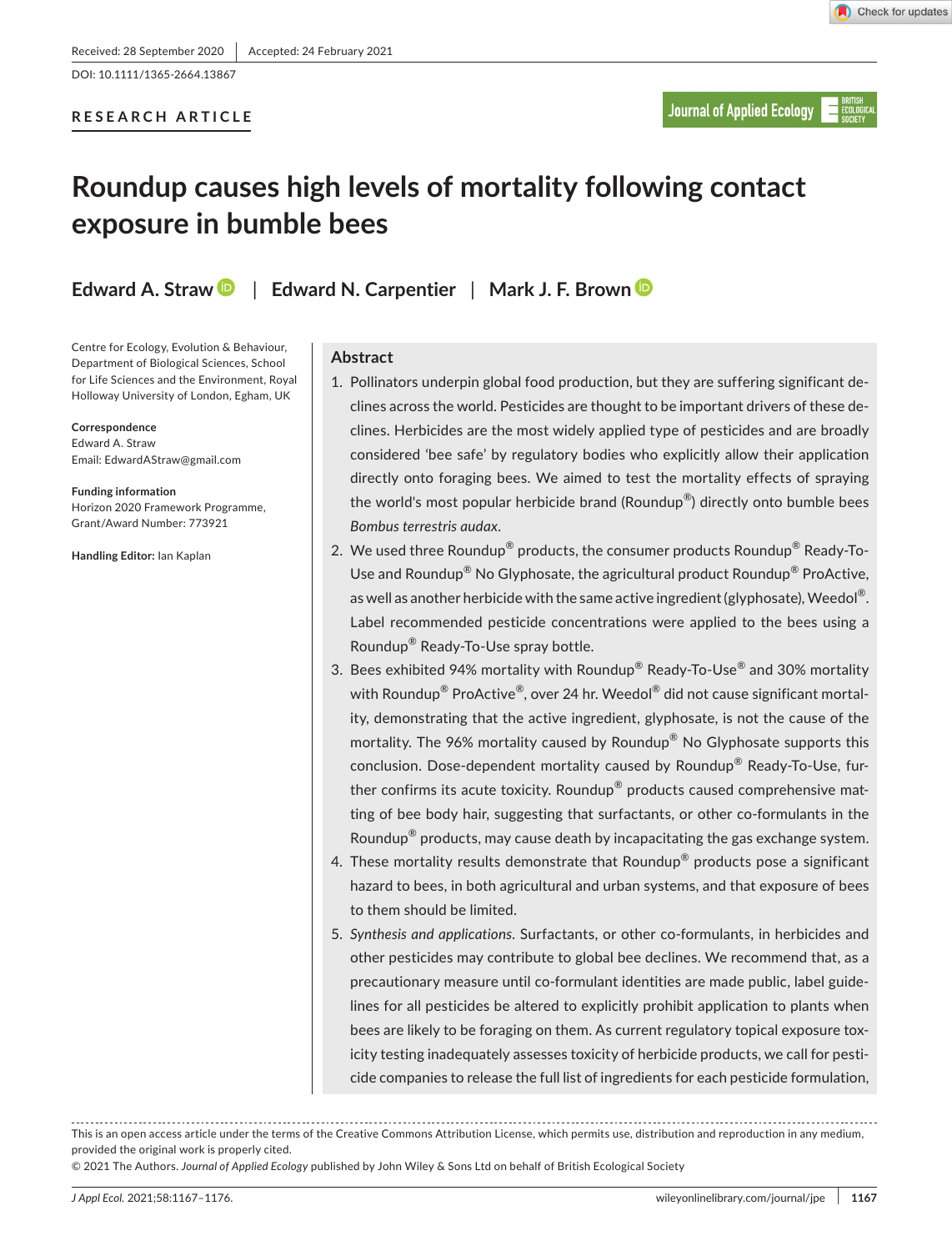as lack of access to this information hampers research to determine safe exposure levels for beneficial insects in agro-ecosystems.

#### **KEYWORDS**

bees, contact toxicity, herbicide, inert ingredient, pesticide, roundup, surfactants, topical toxicity

# **1** | **INTRODUCTION**

Bees provide the crucial ecosystem service of pollination (Potts et al., 2016), but are under threat, with 37% of EU bee species with known trends exhibiting population declines (Nieto et al., 2014). One apparent cause of these declines is pesticides (McArt et al., 2017; Rundlöf et al., 2015; Woodcock et al., 2016). Pesticide usage is pervasive, with 4.1 billion kilograms of active ingredient applied globally in 2017, nearly double the amount used in 1990 (FAOSTAT, 2019). Pesticides have received significant attention from the public and policymakers due to their apparent detriment to non-target organisms, such as pollinators, but this attention has largely focused on insecticides. A recent systematic review found that only 29 studies had tested the effects of herbicides on bees (Cullen et al., 2019). Additionally, research into herbicides relative to insecticides is disproportionate to their usage, with, for example, 24 times more herbicide applied in the United Kingdom than insecticide in 2018 (FERA, 2019).

For most classes of pest, pesticide usage varies by crop and region, with a range of active ingredients being employed (Garthwaite et al., 2016a,b). However, herbicides are unique in that one substance, glyphosate, is applied at a far greater rate than any alternative (FERA, 2019). In 2014, 826 million kilograms of glyphosate were applied globally (Benbrook, 2016), accounting for around 20% of all pesticide application (Benbrook, 2016; FAOSTAT, 2019). Glyphosate (applied in products called glyphosate-based herbicides—GBHs) has a favourable toxicity profile as a broad-spectrum herbicide, being the only herbicide to target the shikimate pathway (Duke, 2018). Its low toxicity to the majority of non-target organisms (EFSA, 2015a), has led to most regulatory regimes placing minimal restrictions on its application (Beckie et al., 2020). Bee exposure to glyphosate is poorly characterised, although it is known to be extensive, with surveys finding that 59% of honey samples had glyphosate present above the limit of detection, with a mean of 64 ppb (Rubio et al., 2014).

High acute doses (oral and contact) of glyphosate, applied as the active ingredient (glyphosate) alone, or in a single representative formulation (MON 52276 commercially called Roundup® Bioflow in Italian markets (EFSA, 2015b; Mesnage et al., 2021)), do not cause mortality in honeybee workers (EFSA, 2015b). Consequently, it has passed lower tier testing in the United States and Europe, facilitating its approval in both territories. However, GBHs contain additional components, called co-formulants, that can have serious, but systematically underestimated risks (Cox & Surgan, 2006; Mesnage & Antoniou, 2018; Mullin et al., 2016).

Co-formulants are chemical additives that increase the efficiency of the active ingredient (Hazen, 2000). Without co-formulants,

pesticide formulations would be much less effective (Hazen, 2000), and more active ingredient would need to be applied, potentially leading to more environmental damage. Most co-formulants are considered 'inert' by regulatory bodies, and thus are not subject to equivalent testing to active ingredients. Consequently, there are no requirements to test their toxicity to bees (EC, 2009), meaning that potentially toxic substances are used abundantly (Cox & Surgan, 2006; Mullin, 2015; Mullin et al., 2015). As they are not tested for in food or environmental residue monitoring programmes (Mesnage et al., 2019), our understanding of their prevalence and environmental fate is highly limited. Bee exposure to these co-formulants is likely commensurate to that of active ingredients but is poorly studied.

While our understanding of co-formulant exposure is limited, studies of hazard (i.e. the damage they cause) are more informative. Nagy et al. (2019) reported that 24 of 36 studies showed formulations to be more toxic in non-target organisms than active ingredients alone. In human cell lines and rats, Roundup® products specifically were more toxic than the active ingredient alone in five of six studies, with just one study finding equivalent toxicity (Nagy et al., 2019). While only one formulation per active ingredient is typically submitted to the full range of toxicity tests in the EU (EFSA, 2015a), dozens of formulations per active ingredient are produced, each with a unique composition posing unique hazards to non-target organisms (Mesnage et al., 2019). For glyphosate in the United Kingdom there are 284 distinct consumer or agricultural formulations (Health & Safety Executive UK, 2020), making it the most formulation diverse AI in the United Kingdom. Co-formulants present in Roundup<sup>®</sup> have been found to have sub-lethal effects in human cell lines (Defarge et al., 2016; Mesnage et al., 2013), demonstrating that they present a relevant hazard to health, although almost nothing is known of their effects on bees (Mullin, 2015; Mullin et al., 2015). One class of coformulants, surfactants (surface acting agent), were found in 100% of American honey, pollen and beeswax samples (*n* = 27; Chen & Mullin, 2014), demonstrating their pervasiveness.

Surfactants in herbicides like Roundup® spread the sprayed droplets out over target leaves, increasing glyphosate absorption and toxicity. Surfactants are major co-formulants in Roundup® products, typically accounting for 15% of the concentrated weight (Mesnage et al., 2019). Surfactants are environmental pollutants that have been shown to have a range of negative impacts on honey bees (Ciarlo et al., 2012; Fine et al., 2017; Goodwin & McBrydie, 2000; Moffett & Morton, 1973, 1975) and solitary bees (Artz & Pitts-Singer, 2015).

In agriculture, direct spraying of insecticides onto bees, or bee attractive flowers, is banned as part of their mitigation strategy (EFSA, 2013) in order to prevent bees contacting the pesticide as it is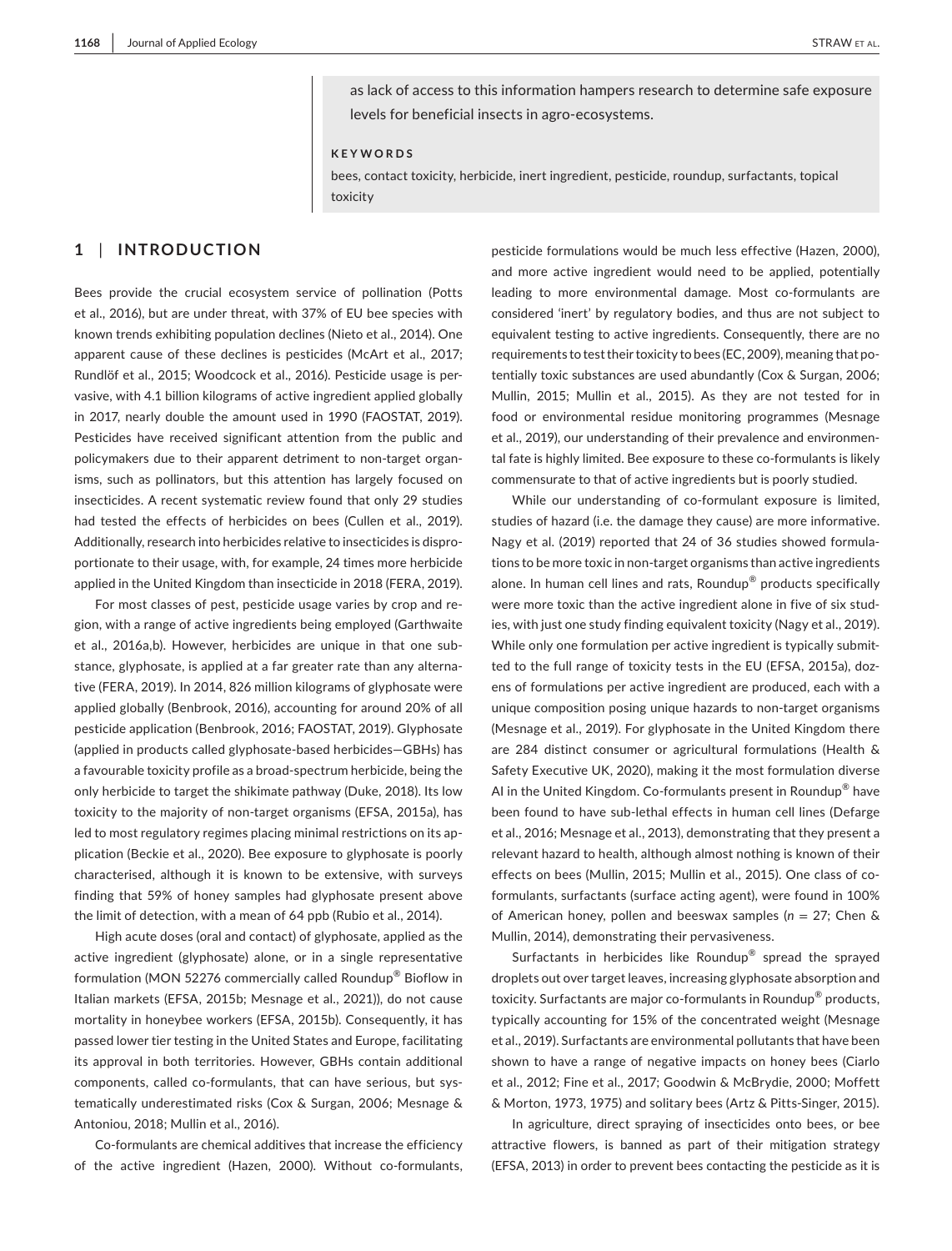being sprayed, or the residues on flowers after it is sprayed. No such restrictions apply for herbicides, with the Environmental Information Sheet for Roundup® ProActive stating "Roundup ProActive is of low toxicity to honeybees; there is no requirement to avoid application of the product when bees are foraging on flowering weeds in treated crops" (Roundup® ProActive Environmental Information Sheet, 2020). Consequently, with both glyphosate and the co-formulants/surfactants in GBHs being considered safe by regulators (EFSA, 2015a), there should not be lethal effects from GBHs when used following label guidelines. Abraham et al. (2018) however, found significant mortality through indirect exposure to a GBH, Sunphosate 360 SL (Zhejiang Xinan Chemical Industrial Group, Zhe-jiang, China), which is a generic GBH available in Ghana. The study found that honeybees *Apis mellifera* and stingless bees *Hypotrigona ruspolii* exposed to the formulation via a branch of a flowering tree *Senna siamea* that had previously been sprayed with Sunphosate 360 SL suffered 28% and 23% mortality respectively, which was significantly higher than the 4% and 6% mortality for the water control. As glyphosate does not cause such mortality via contact or oral exposure (EFSA, 2015b), the mortality seen in this experiment is likely to be driven by co-formulants.

Risk assessment of the threat a pesticide poses to bees relies on the Risk = Hazard  $\times$  Exposure model, where Hazard is a measure of toxicity, and Exposure is a measure of environmental contact. GBHs are currently believed to combine low to no hazard and high exposure, because they can be directly applied to bees, making them low to intermediate risk. Here we test how hazardous a range of GBHs, including Roundup® products are to bumble bees. We use a study design that can distinguish between the effects of co-formulants and the active ingredient, to allow us to test how these factors affect mortality. We predict that the GBHs will cause moderate mortality with direct exposure, in line with Abraham et al. (2018).

# **2** | **MATERIALS AND METHODS**

Ten commercial bumble bee, *Bombus terrestris audax,* colonies were used in the experiments (Agralan). On arrival 10 workers per colony were removed and their faeces screened for micro-parasites. No infections were detected, and all colonies were thus retained in the experiment.

In all experiments over 50 bees were exposed per treatment (excluding the control treatment in Experiment 4) in groups of five or six, as detailed in Table S2. Bees were sprayed in groups for efficiency and because an even coating could still be achieved with this number of bees in a box. For each experiment multiple source colonies were used to account for inter-colony variation, allocating them evenly across treatments. Workers were moved from source colonies into clear acrylic boxes (6.7  $\times$  12.7  $\times$  4.9 cm), with a plastic mesh grate bottom (6.7  $\times$  7.3 cm). Within each box, bees were only taken from one source colony and were left to acclimatise for 10 min prior to exposure.

A mortality check was carried out prior to exposure. Mortality was defined as any moribund bee being entirely unresponsive to physical agitation with a pair of forceps. Following this, the acrylic box was sprayed in a X shape from corner to corner with two squeezes of the trigger of a Fast Action Roundup<sup>®</sup> Ready-To-Use bottle (Roundup<sup>®</sup> Ready-To-Use; total exposure  $= 1.327 + 0.005$  ml *SE*); the spray came out as a cone of droplets which ensured consistent and even coverage across the whole box. This amount was chosen to ensure the bees were evenly coated while keeping control mortality <10%, pilot work found this methodology to deliver the treatment evenly to all bees sprayed when visually assessed. Roundup® Ready-To-Use and Roundup® No Glyphosate are sold in these spray bottles, and Weedol® in a similar bottle. Bees were sprayed under red light to prevent flying, we did not attempt to influence their behaviour beyond this, and they were exhibiting normal resting behaviour when sprayed. This methodology is not designed to replicate field realistic exposure (spraying conditions or label recommended application rates), it is instead designed to assess the lethality (hazard) the herbicide products pose to bumble bees. One investigator performed the spraying and mortality checks. A series of practice sprays were performed to ensure consistency. Mortality was recorded immediately after spraying, and at 10, 20 and 30 min. After 30 min a source of sucrose (50% w/w) and small portion of pollen (1-2 g) was added. At 24 hr post-exposure mortality was recorded for a final time. Boxes that flooded due to sugar water spillage between 30 min and 24-hr observations were excluded (*n* = 2, both in Experiment 2, Control), as were individual bees who drowned themselves in the sucrose gravity feeder ( $n = 1$ , Experiment 5, Control).

We used a total of four herbicide products across our experiments. Fast Action Roundup® Ready-To-Use (MAPP 14481; henceforth referred to as Roundup® Ready-To-Use), Roundup® Speed Ultra (MAPP 18692; henceforth referred to as Roundup® No Glyphosate; both Scotts Miracle-Gro Company, Surrey, UK under licence from Monsanto, Cambridge, UK), and Weedol® Gun! Rootkill Plus (MAPP 14554; henceforth referred to as Weedol®, Scotts Miracle-Gro Company, Surrey, UK) are all consumer products that can be bought in supermarkets. Consumer products require no licence or training in the United Kingdom and are intended for garden use. Roundup<sup>®</sup> ProActive (MAPP 17380, Monsanto, Cambridge, UK) can be bought online without a licence in the United Kingdom, but a licence is required to spray the substance in agriculture or horticulture (Roundup<sup>®</sup> ProActive Label, 2019). All products were purchased in 2019 online or in person in the United Kingdom (full details of all products used are provided in Table S1). Table 1 shows the glyphosate and other active ingredient concentrations, as reported on the product labels, and the dilutions for the test solutions used across experiments. For pre-mixed consumer products, we used the concentration as sold, or diluted it further as in Experiments 2 and 3. For the agricultural product Roundup ProActive we used field realistic concentrations of the treatment solutions, with the product diluted as directed on the label to produce a concentration equivalent to that used in agricultural spraying. This is distinct from the rate of application, which is the amount of substance applied per area, typically expressed as AI g/ha or L/ha of a pesticide mixture. We did not attempt to replicate field realistic application rates for the agricultural product Roundup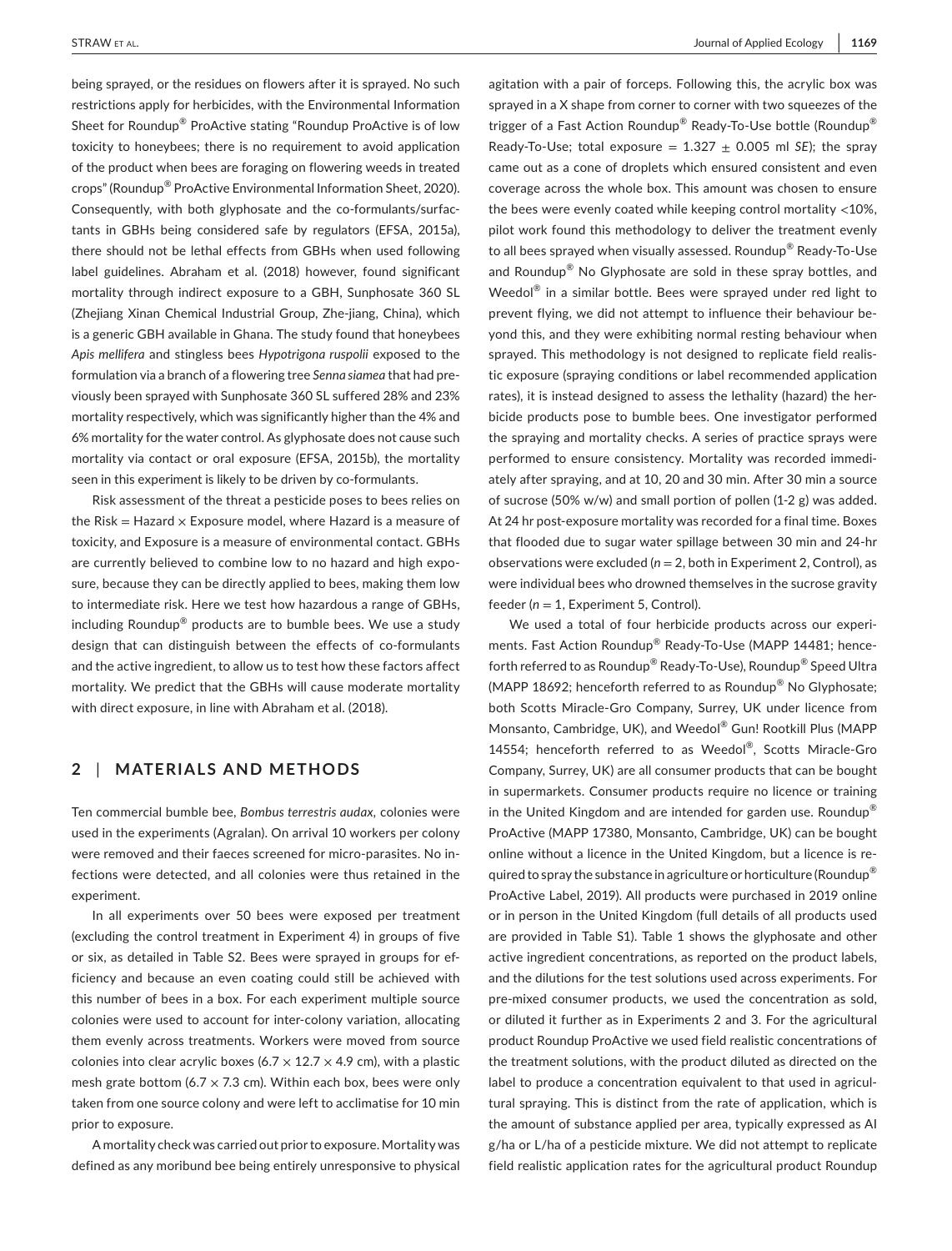| <b>Experiment</b> | <b>Treatment</b>                      | Product<br>concentration<br>used $(\%)$ | Glyphosate<br>concentration g/L    |
|-------------------|---------------------------------------|-----------------------------------------|------------------------------------|
| All               | Control                               | $\Omega$                                | 0.0                                |
| $\mathbf{1}$      | Roundup <sup>®</sup> Ready-To-Use     | 100                                     | 7.2                                |
| 1                 | Roundup <sup>®</sup> ProActive        | 6.25                                    | 22.5                               |
| $\mathfrak{D}$    | Roundup <sup>®</sup> Ready-To-Use 50% | 50                                      | 3.6                                |
| 3                 | Roundup <sup>®</sup> Ready-To-Use 25% | 25                                      | 1.8                                |
| $\overline{4}$    | Weedol®                               | 100                                     | 7.2(0.02 g/L)<br>pyraflufen-ethyl) |
| 5                 | Roundup <sup>®</sup> No Glyphosate    | 100                                     | $0.0$ (60 g/L acetic<br>acid)      |

**TABLE 1** The concentrations of the products used, based on the amount of water added to dilute them to, or below, label concentrations, and respective glyphosate concentrations. Concentrations of other active ingredients present in formulations given in parentheses

ProActive for the following reasons. While we know the application rates for this product based on ground surface area (from 1 to 6 L/ha of formulation, 0.6%–33% product concentration and 10-400 L/ha of mixed solution), the exposure, or application rate on bees will be a function of the height from which the product is sprayed, the height of either crop or weed flowers and the height at which bees are present when the product is applied (which may be either the same as the flowers, or above or below this if bees are flying between flowers). As each of these factors will vary both within crops, and from crop to crop, and as the only one for which good data exist are crop height, it is currently impossible to extrapolate from surface area application rate to bee exposure. Similarly, in the absence of label guidance on application rates for consumer products, we cannot compare our exposure to usage in gardens. Fundamentally, our experiment was designed to enable the detection of hazardous effects from substances previously reported to be non-hazardous. More complex designs using field realistic apparatus and application rates could determine the risk these substances pose.

Controls throughout were pure distilled water and were sprayed from an identical Roundup® Ready-To-Use bottle at room temperature. Both the Weedol® and Roundup® products tested (Experiments 1 and 2) contain glyphosate at equivalent concentrations. Because Weedol<sup>®</sup> is likely to have a different co-formulant composition to the Roundup $^{\circledR}$ products it served as a glyphosate control. A series of five independent experiments were conducted to answer the following questions:

Experiment 1: Are the impacts of consumer and agricultural Roundup® products comparable?

Bumble bees in three treatment groups were sprayed with either the consumer product Roundup® Ready-To-Use (at its pre-mixed concentration), the agricultural product Roundup® ProActive at the highest label recommended concentration of 6.25%, which covers a range of applications, or the water control.

Experiment 2: Does mortality still occur with a 1:1 dilution of consumer Roundup®?

Bumble bees in two treatment groups were sprayed with either the consumer product (Roundup® Ready-To-Use) diluted 1:1 with pure distilled water, or the water control.

Experiment 3: Does mortality still occur with a 1:3 dilution of consumer Roundup®?

Bumble bees in two treatment groups were sprayed with either the consumer product (Roundup® Ready-To-Use) diluted 1:3 with pure distilled water, or the water control.

Experiment 4: Does an alternative GBH (Weedol®) cause mortality?

Bumble bees in two treatment groups were sprayed with either the generic consumer product GBH Weedol® at its pre-mixed concentration, or the water control.

Experiment 5: Does the Roundup® formulation without glyphosate cause mortality?

Bumble bees in two treatment groups were sprayed with either the consumer product (and GBH alternative) Roundup® No Glyphosate at its pre-mixed concentration, or the water control.

All statistical analyses were carried out in 'R' programming software version 3.6.2 (R Core Team, 2019). Plots were produced using the package 'GGPLOT<sub>2</sub>' version 3.2.1 (Wickham, 2016) and 'survminer' version 0.4.6 (Kassambara et al., 2019). Mixed effects Cox proportional hazards models were used to analyse mortality, utilising 'survival' version 3.1-8 (Therneau, 2020a), 'coxme' version 2.2-16 (Therneau, 2020b) and 'MuMIn' version 1.43.17 for model averaging (Bartoń, 2020). AIC model simplification was used, with model averaging where no single model had ≥95% AIC support. The candidate set of models was chosen by adding the next best supported model until a cumulative ≥95% support was reached. Parameter estimates and 95% confidence intervals are reported. The full model used was (Survival  $\sim$  Treatment + Colony of Origin + (1|Box ID)). There was no correlation between variables. For comparisons between Roundup® Ready-To-Use concentrations in Experiments 2 and 3 Colony of Origin was not included as a variable, as it correlated with Treatment owing to different colonies being used for each experiment. Consequently, the final model was (Survival  $\sim$  Treatment + (1|Box ID)). Model parameters, AIC weights and final models are presented in Tables S3. Proportionality of hazards was checked for each experiment to validate the Cox proportional hazards assumption,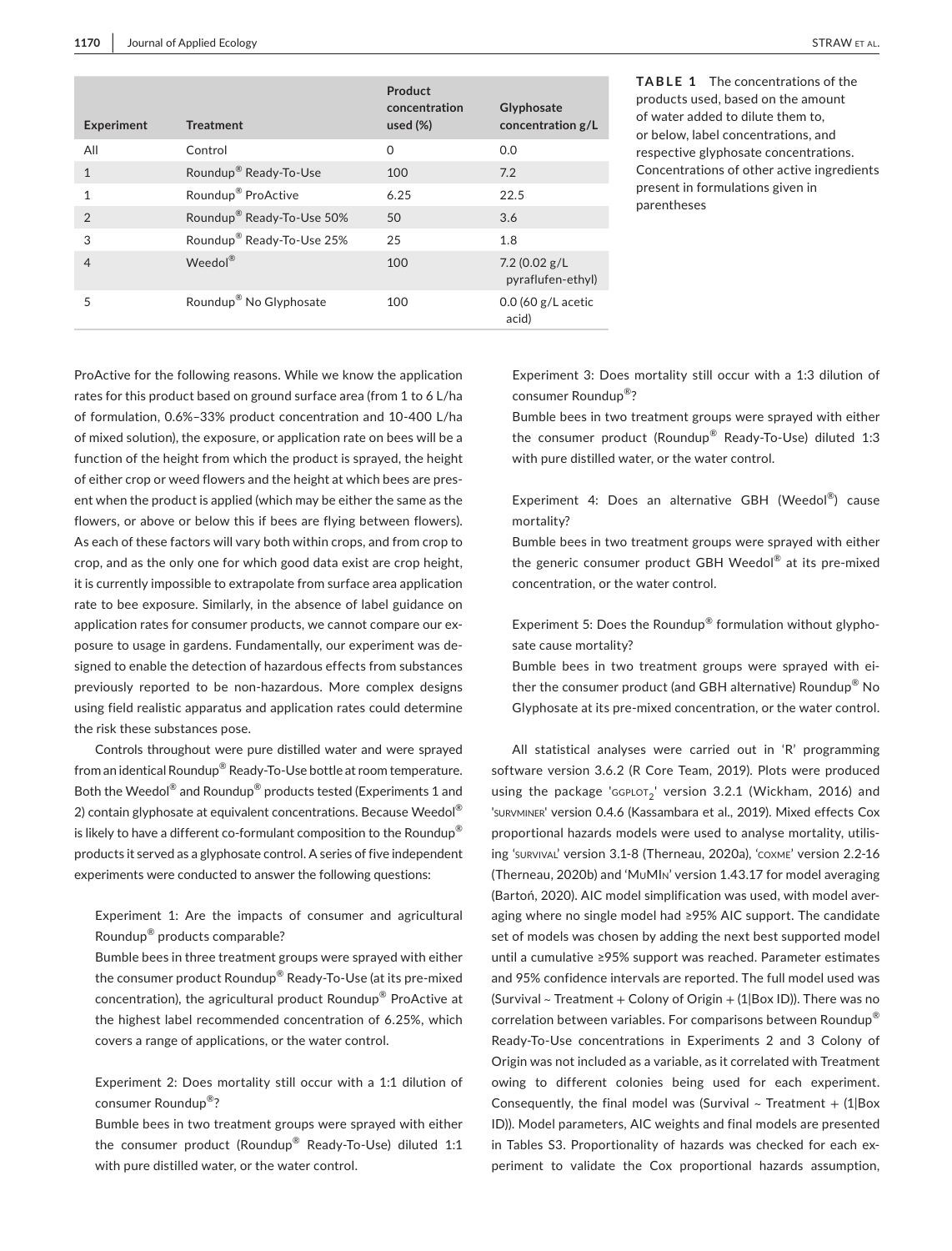where this was violated (Experiments 4 and 5) a Chi-squared Test of Independence was used with the model (Survival ~ Treatment).

## **3** | **RESULTS**

# **3.1** | **Experiment 1: Comparing the impacts of consumer and agricultural Roundup® products**

There was a significant difference in mortality between both Roundup® products (Ready-To-Use and ProActive) and the control (Cox proportional hazards model: parameter estimate (PE) =  $5.17$ , 95% CI [3.52-6.82], and PE = 2.18, 95% CI [0.52-3.84] respectively), with 94% and 30% mortality respectively compared to 4% mortality in the control treatment (Figure 1). There was also a significant difference between Roundup® Ready-To-Use and Roundup® ProActive (Cox proportional hazards model:  $(PE) = 2.95, 95\%$  CI  $[1.93-3.96]$ ), with the Roundup<sup>®</sup> Ready-To-Use causing faster and higher mortality. Of the Roundup® Ready-To-Use treated bees, 38% died immediately after exposure compared to just 7% of Roundup® ProActive and 0% of control bees. Ad hoc behavioural observations also noted bees in all Roundup<sup>®</sup> treatments spent considerable time self-grooming after exposure. This may have been in response to, and potentially exacerbated, the matting of bee body hair that can be seen in Figure 4.

# **3.2** | **Experiment 2: Does mortality still occur with a 1:1 dilution of consumer Roundup®?**

The half strength Roundup® Ready-To-Use solution significantly increased mortality (Chi-squared test of Independence:  $\chi^2$  = 78.26,  $p < 0.0001$ ), with 98% mortality respectively compared to 3% mortality in the control treatment (Figure S1).

# **3.3** | **Experiment 3: Does mortality still occur with a 1:3 dilution of consumer Roundup®?**

The quarter strength Roundup® Ready-To-Use solution also produced significantly higher mortality than the control (Chi-squared test of Independence:  $\chi^2 = 47.16$ ,  $p < 0.0001$ ), with 78% mortality as opposed to 8% mortality in the control treatment (Figure S2). However, the mortality was less than either half or full strength (98% and 94% respectively; Figure 1; Figures S1 and S2). Furthermore, the mortality was delayed with only 10% of bumble bees dying within 30 min.

There was a significant difference between full-strength and both half and quarter-strength Roundup<sup>®</sup> Ready-To-Use solutions in their effects on mortality (Cox proportional hazards model:  $(PE) = 1.23$ , 95% CI [0.766-1.70], and 2.33, 95% CI [1.54-3.20] respectively), with the highest and fastest mortality in the whole strength treatment, followed by the half strength.



**FIGURE 1** Experiment 1: Comparing the impacts of consumer and agricultural Roundup® products against the control, demonstrating high mortality with the Ready-To-Use treatment and intermediate mortality with the ProActive treatment



Time (min)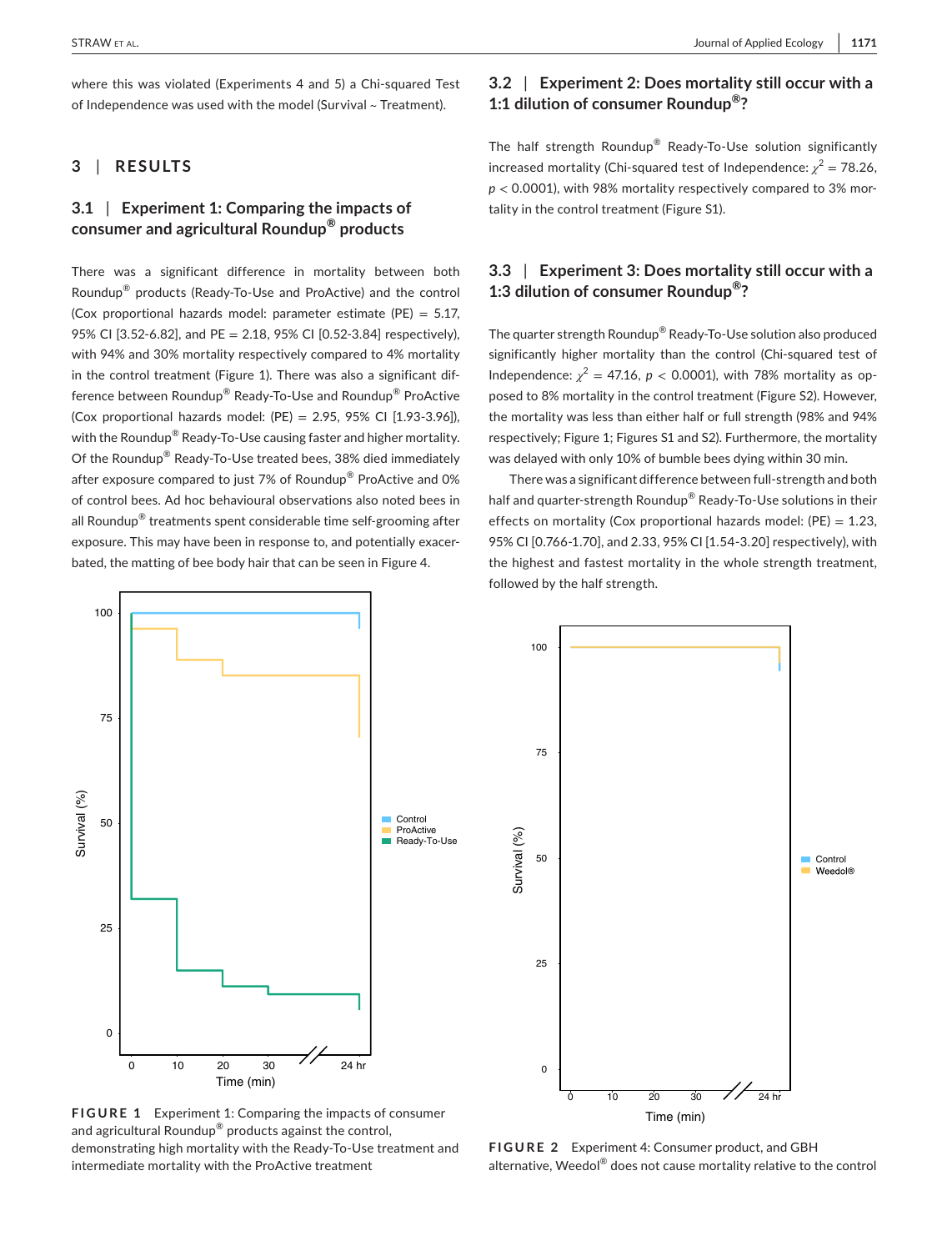

**FIGURE 3** Experiment 5: The consumer product, and alternative to GBHs, Roundup® No Glyphosate causes high mortality

# **3.4** | **Experiment 4: Does an alternative GBH (Weedol®) cause mortality?**

Time (min)

Weedol<sup>®</sup> did not cause a significant difference in mortality relative to the control.

(Chi-squared test of Independence:  $\chi^2 = 0.00$ ,  $p = 0.983$ ), with 4% and 6% mortality respectively (Figure 2).

# **3.5** | **Experiment 5: Does the roundup® formulation without glyphosate cause mortality?**

Roundup® No Glyphosate produced significantly higher mortality than the control (Chi-squared test of Independence:  $\chi^2 = 87.51$ , *p* < 0.0001), with 96% mortality respectively compared to 0% mortality in the control treatment (Figure 3).

# **4** | **DISCUSSION**

Our results are the first to show that contact exposure to either consumer or agricultural Roundup® products at label recommended concentrations can cause high levels of mortality in bumble bees. The consumer product Roundup® Ready-To-Use caused 94% mortality at the pre-mixed concentration, and still caused significant mortality at a quarter strength. The agricultural product Roundup® ProActive also caused significant mortality, although over a longer time period. Interestingly, Roundup® No Glyphosate caused 96% mortality while the generic GBH Weedol® did not significantly increase mortality. Together, this demonstrates that the co-formulants in these Roundup® products, not the active ingredient glyphosate, are driving mortality. We suggest that the mechanism driving this mortality may be surfactants in the formulations blocking the tracheal system of the bees, which is essential for gas exchange. Given the hazard demonstrated here with all tested Roundup<sup>®</sup> products, and the extensive exposure of bees to such GBHs world-wide, GBHs may pose a high risk to bees, and thus may be an as yet unidentified driver of the bee declines that are occurring around the globe.

At a quarter strength, the consumer product Roundup<sup>®</sup> Ready-To-Use still caused 78% mortality, demonstrating that the formulation is sufficiently toxic to cause mortality despite being 75% water. The dose dependency shown in our experiments confirms the products' toxicity and aids our understanding of how to use them safely. At a quarter strength the mortality seen is equivalent to the double strength Sunphosate 360 SL used in Abraham et al. (2018), suggesting that Roundup® Ready-To-Use would also cause indirect contact mortality as even exposure to a severely reduced concentration caused high mortality. While consumer herbicides are unlikely to be applied directly to bees, they are likely to be applied to beeattractive weeds which could drive mortality, with the Roundup® Ready-To-Use label even advising 'Treat established perennial weeds at the start of flowering to give best results' (Roundup<sup>®</sup> Ready-To-Use Label, 2019). Consequently, label restrictions should explicitly caution against application to flowering plants. While the agricultural product Roundup® ProActive requires a licence to spray, and has clear label instructions, the product label of Roundup® Ready-To-Use has no guidance pertaining to bees. A first step should be to amend household product labels to reflect the hazard posed to bees. Finally, whether consumers need access to potent pesticides, especially when nearly half of consumers either do not follow or take no notice of label recommendations (Grey et al., 2005), requires revisiting by policymakers; consumer pesticide products should not be overlooked in policy initiatives to reduce pesticide use.

The consumer product Roundup® Ready-To-Use caused more and faster mortality than the agricultural product Roundup® ProActive, but the latter still caused 30% mortality over 24 hr. The Material Safety Data Sheet (MSDS) for Roundup® ProActive MSDS (2020) lists Nitroryl (CAS no. 226563-63-9) and Alkylpolyglycoside (CAS no. 68515-73-1) as ingredients, possibly acting as a surfactants (US Patent 20100113274A1, 2010; US Patent 5266690A, 1993), although we do not know what, or if, other surfactants are in the formulation. If these substances are driving the mortality in the Roundup $^{\circledR}$ ProActive treatment, this would be concerning as they are common in recently introduced products (Mesnage et al., 2019). We would suggest that the topical toxicity of these substances be assessed by regulatory agencies, to allow judgement to be made on their safety for inclusion in products bees are exposed to. This Roundup® ProActive driven mortality is in contrast to the guidance in the product's UK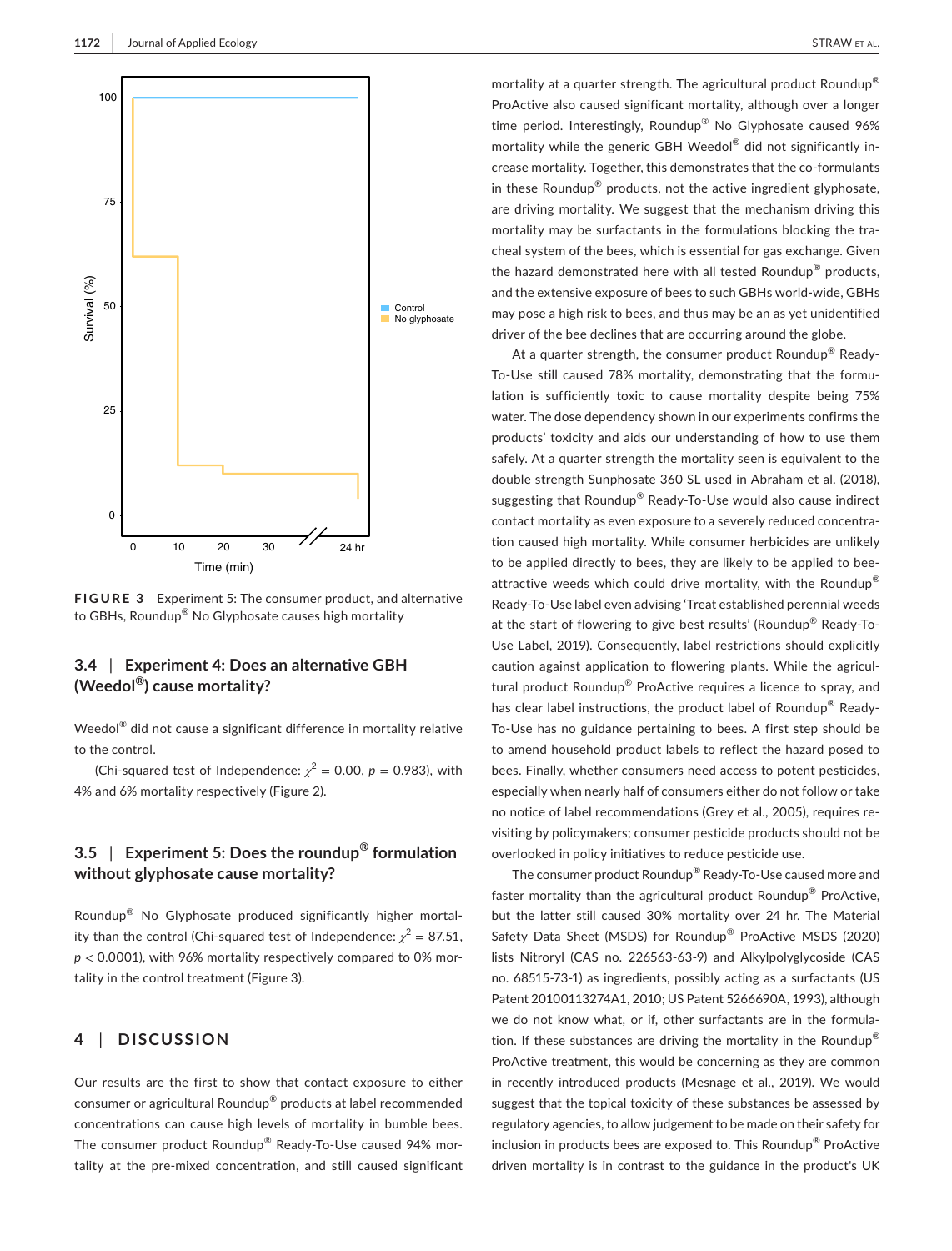Environmental Information Sheet stating, "Roundup ProActive is of low toxicity to honeybees; there is no requirement to avoid application of the product when bees are foraging on flowering weeds in treated crops" (Roundup® ProActive Environmental Information Sheet, 2020). This means that on-label guidance explicitly allows application directly onto bees, along with spraying onto flowering weeds, which are frequently visited by bees (Wood et al., 2019). This means that the exposure bees will face is incredibly high, with no attempt being made to mitigate their exposure. Furthermore, in the United States, Roundup® products can be directly applied to genetically modified glyphosate resistant (Roundup® Ready) crops, in order to knockdown weeds growing among the crop (Roundup® Ready Plus Information Sheet, 2020). For Roundup® Ready Soybeans this includes allowing application to the crop during flowering (Roundup<sup>®</sup> Ready Plus Information Sheet, 2020). As soybean flowers are an attractive floral resource for bees (EFSA, 2013), this will lead to direct exposure of bees to Roundup® products, which we have shown can drive significant mortality. Exposure through such herbicide tolerant crops is likely to be significantly higher than through flowering weeds, with herbicide tolerant soybeans covering 84.5 million hectares globally in 2014 (James, 2014 cited in Benbrook's, 2016, Supporting Information). Agricultural labels should preclude application to flowering plants or bees to reduce exposure.

Previous studies have examined the contact toxicity of surfactant adjuvants and Roundup® products. Results vary for studies testing similar surfactant spray adjuvants, with Goodwin and McBrydie (2000) finding 100% mortality below label recommended concentrations, while Donovan and Elliott (2001) found no mortality even in their highest treatments. This is likely explained by the different methodologies, with the former using a Potter spray tower which is close to field realistic spray conditions and the latter using pipette application using OECD 214 (OECD, 1998). Following OECD 214 1–2 µl of a solution is pipetted onto the backs of anaesthetised bees and then mortality assessed for 48 hr (OECD, 1998). This protocol is appropriate to assess the toxicity of AI, particularly potent insecticides, but inappropriate for assessing the toxicity of more dilute surfactant solutions. Due to EU law protecting co-formulant composition (EC, 2009), we do not know if the components of the adjuvants used in either study are present in any of the formulations tested here.

Our study diverges from the previously described results of Abraham et al. (2018) by using direct application onto bees, rather than indirect exposure (spraying flowers for the bees to then visit). We also used bumble bees, not honeybees or stingless bees, and still found high mortality suggesting the effects of GBH formulations on bees is widespread. The results presented here expand our understanding of how GBH formulations can cause mortality through contact exposure by isolating the co-formulants as driving the mortality and suggesting a mechanism behind the mortality. Recent work suggests similar mortality impacts in honey bees using a different Roundup® formulation (Motta et al., 2020).

The only regulatory studies of contact mortality with GBHs have used honey bees and the protocol OECD 214 (see above, OECD, 1998). This protocol does not accurately assess contact toxicity for formulations like Roundup® products, which can be sprayed directly onto bees. Regulatory testing should assess the contact toxicity of all formulations prior to approval/renewal using more field realistic methodologies than OECD 214, incorporating label recommended spraying apparatus and concentrations.

Our results clearly show that Weedol® does not produce higher mortality than the water control, and together with results from regulatory assessments (EFSA, 2015b), this confirms that the mortality seen in our experiments is not driven by glyphosate. This is supported by the findings of Motta et al. (2020), who found spraying honeybees with glyphosate did not cause mortality. Furthermore, Roundup® No Glyphosate caused 96% mortality, which demonstrates that the co-formulants in Roundup® products are toxic, and that the mortality we see does not derive from an interaction between co-formulants and glyphosate. This is encouraging, as it indicates the mortality could be eliminated entirely with a change to the co-formulants, without affecting the active ingredient content. The contrast between Weedol® and Roundup® products, which both use glyphosate as their active ingredient, demonstrates that co-formulants and formulations as well as active ingredients should be tested and regulated individually. This is especially true as active ingredient registrations have been greatly outstripped by novel formulation production, as pesticide manufacturers improve the efficiency of their products through changes to their co-formulants (Green & Beestman, 2007). That two of the three GBH's tested here produced significant mortality is concerning given that there are 281 other GBH's currently licenced for use in the United Kingdom.

The three Roundup® substances tested produced significant mortality, which shows that the current regulatory testing for contact toxicity is inadequate to detect mortality effects. While the testing performed here was not agriculturally field realistic, it highlights that these products pose a legitimate hazard that requires risk assessment through field realistic testing. These results contradict the regulatory assessment that GBHs are entirely bee-safe and do not require mitigation measures. Finally, for each active ingredient only a single representative formulation is mandated for testing at an EU level (EFSA, 2013). The only contact toxicity testing on bees with whole formulations presented in the EFSA, 2015 renewal assessment report is on the original version of Roundup® (MON 2139) in 1972 and the representative formulation Roundup® Bioflow (MON 52276), which lacks the alkylamine ethoxylates common in other GBH's, instead using a quarternary ammonium compound (EFSA, 2015b).

While we have not explicitly tested the mechanism through which this mortality is generated, we suggest that the surfactants in the formulations are interfering with the action of the spiracles, or tracheal system more broadly. Insects conduct gas exchange through the tracheal system, with spiracles (surface holes on the thorax and abdomen) enabling airflow into the tracheal system, and the tracheae carrying air to tissues and cells where gas exchange occurs (Bailey, 1954). Our observations show that the Roundup® products are spreading the formulation over the surface of the bumble bees, possibly limiting gas exchange. This spread may have been exacerbated by the self-grooming behaviour observed in the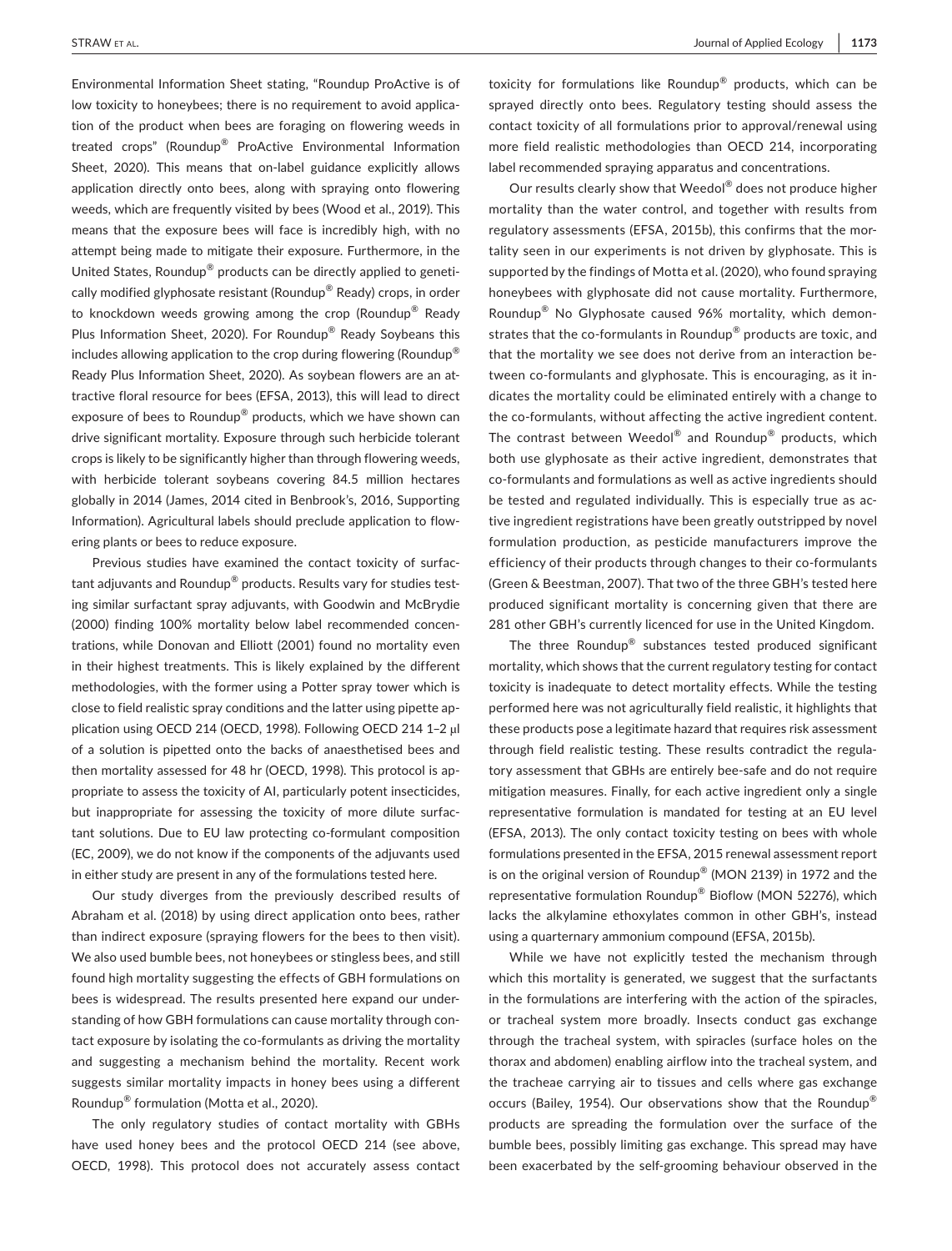

**FIGURE 4** (a) Control and (b) Roundup® Ready-To-Use full concentration bumble bees sprayed and photographed within 5 min. Matting of the hairs over the bee's whole body can be seen in (b)

Roundup® treatments, and future research should formally assess this. This could be through a range of mechanisms, either by matting hairs down over the spiracles and physically smothering them, by blocking narrow sections in the respiratory system, or by coating the surface of the whole system in a non-permeable lining (see Figure 4; Figure S3). Stevens (1993) noted that insect spiracles are similar in size to plant stomata, which GBHs are designed to penetrate, and suggested therefore that the surfactants allow water penetration into the tracheal system, causing drowning. It is unlikely that the immediate mortality seen most prominently in the standard strength Roundup® Ready-To-Use treatment is caused by oral ingestion as even high doses of potent insecticides require several hours to produce mortality (Edward Straw, pers. obs.). We do not know if the mechanism driving the 38% immediate mortality in the Roundup<sup>®</sup> Ready-To-Use treatment is the same mechanism driving the further 56% mortality in the 30 min to 24-hr timeframe. Surfactant driven mortality in honeybees, which typically act as a sentinel for all beneficial insects, is unlikely to have been detected by beekeepers as the knockdown of bees is so fast they are unlikely to return to the hive before dying; this would mean the only symptom beekeepers would see is a reduced worker population (Goodwin & McBrydie, 2000).

Further work is required to elucidate the mechanism by which these products produce mortality. However, a significant difficulty in isolating this mechanism is that formulation composition is protected under EU law (EC, 2009), preventing researchers from knowing the identity and concentration of the surfactants involved, or what other co-formulant groups are present (Cox & Surgan, 2006). This severely impedes our ability to understand what mechanism(s) is/are at play and hinders academic testing of relevant ecological pollutants. If the MSDS that accompanies a product included a list of all the components, then each component could be tested individually to isolate the compounds (or interaction of compounds) causing the observed mortality. We suggest that the necessity to properly test pesticide effects on wildlife outweighs company rights to withhold proprietary information.

## **ACKNOWLEDGEMENTS**

Thanks to A. Linguadoca, R. Riesch, S. J. Portugal, S. G. Potts, J. R. de Miranda, S. Hodge, J. C. Stout, three anonymous reviewers, and the editors for their comments on the manuscript, to E. Leadbeater for her comments on the manuscript and analysis, O. P. Vaughan for translating the abstract and to L. J. Thompson, V. L. Blanchard and J. Abraham for discussing the project. This project received funding from the European Horizon 2020 research and innovation programme under grant agreement no.773921.

#### **AUTHORS' CONTRIBUTIONS**

E.A.S. and E.N.C. carried out the experiment, and E.A.S. performed the statistical analyses; E.A.S., E.N.C. and M.J.F.B. designed the experiment and wrote the paper; E.A.S. and M.J.F.B. conceived the project. All authors contributed critically to the drafts and gave final approval for publication.

#### **DATA AVAILABILITY STATEMENT**

Data available from the Dryad Digital Repository [https://doi.org/](https://doi.org/10.5061/dryad.80gb5mkqn) [10.5061/dryad.80gb5mkqn](https://doi.org/10.5061/dryad.80gb5mkqn) (Straw et al., 2021).

## **ORCID**

*Edward A. Straw* <https://orcid.org/0000-0003-3205-9157> *Mark J. F. Brown* <https://orcid.org/0000-0002-8887-3628>

## **REFERENCES**

- Abraham, J., Benhotons, G. S., Krampah, I., Tagba, J., Amissah, C., & Abraham, J. D. (2018). Commercially formulated glyphosate can kill non-target pollinator bees under laboratory conditions. *Entomologia Experimentalis et Applicata*, *166*, 695–702. [https://doi.org/10.1111/](https://doi.org/10.1111/eea.12694) [eea.12694](https://doi.org/10.1111/eea.12694)
- Artz, D. R., & Pitts-Singer, T. L. (2015). Effects of fungicide and adjuvant sprays on nesting behavior in two managed solitary bees, *Osmia lignaria* and *Megachile rotundata*. *PLoS ONE*, *10*, e0135688. [https://doi.](https://doi.org/10.1371/journal.pone.0135688) [org/10.1371/journal.pone.0135688](https://doi.org/10.1371/journal.pone.0135688)
- Bailey, L. (1954). The respiratory currents in the tracheal system of the adult honey-bee. *Journal of Experimental Biology*, *31*, 589–593. <https://doi.org/10.1111/mpp.12151>
- Bartoń, K. (2020). *MuMIn: Multi-model inference*. R package version 1.0.0. Retrieved from [https://CRAN.R-project.org/package](https://CRAN.R-project.org/package=MuMIn)=MuMIn
- Beckie, H. J., Flower, K. C., & Ashworth, M. B. (2020). Farming without glyphosate? *Plants*, *9*, 1–15. [https://doi.org/10.1142/9789813148](https://doi.org/10.1142/9789813148994_0036) [994\\_0036](https://doi.org/10.1142/9789813148994_0036)
- Benbrook, C. M. (2016). Trends in glyphosate herbicide use in the United States and globally. *Environmental Science Europe*, *28*, 1–15. [https://](https://doi.org/10.1186/s12302-016-0070-0) [doi.org/10.1186/s12302-016-0070-0](https://doi.org/10.1186/s12302-016-0070-0)
- Chen, J., & Mullin, C. A. (2014). Determination of nonylphenol ethoxylate and octylphenol ethoxylate surfactants in beehive samples by high performance liquid chromatography coupled to mass spectrometry. *Food Chemistry*, *158*, 473–479. [https://doi.org/10.1016/j.foodc](https://doi.org/10.1016/j.foodchem.2014.03.004) [hem.2014.03.004](https://doi.org/10.1016/j.foodchem.2014.03.004)
- Ciarlo, T. J., Mullin, C. A., Frazier, J. L., & Schmehl, D. R. (2012). Learning impairment in honey bees caused by agricultural spray adjuvants. *PLoS ONE*, *7*, e40848.<https://doi.org/10.1371/journal.pone.0040848>
- Cox, C., & Surgan, M. (2006). Unidentified inert ingredients in pesticides: Implications for human and environmental health. *Environmental Health Perspectives*, *114*, 1803–1806. <https://doi.org/10.1289/ehp.9374>
- Cullen, M. G., Thompson, L. J., Carolan, L. C., Stout, J. C., & Stanley, D. A. (2019). Fungicides, herbicides and bees: A systematic review of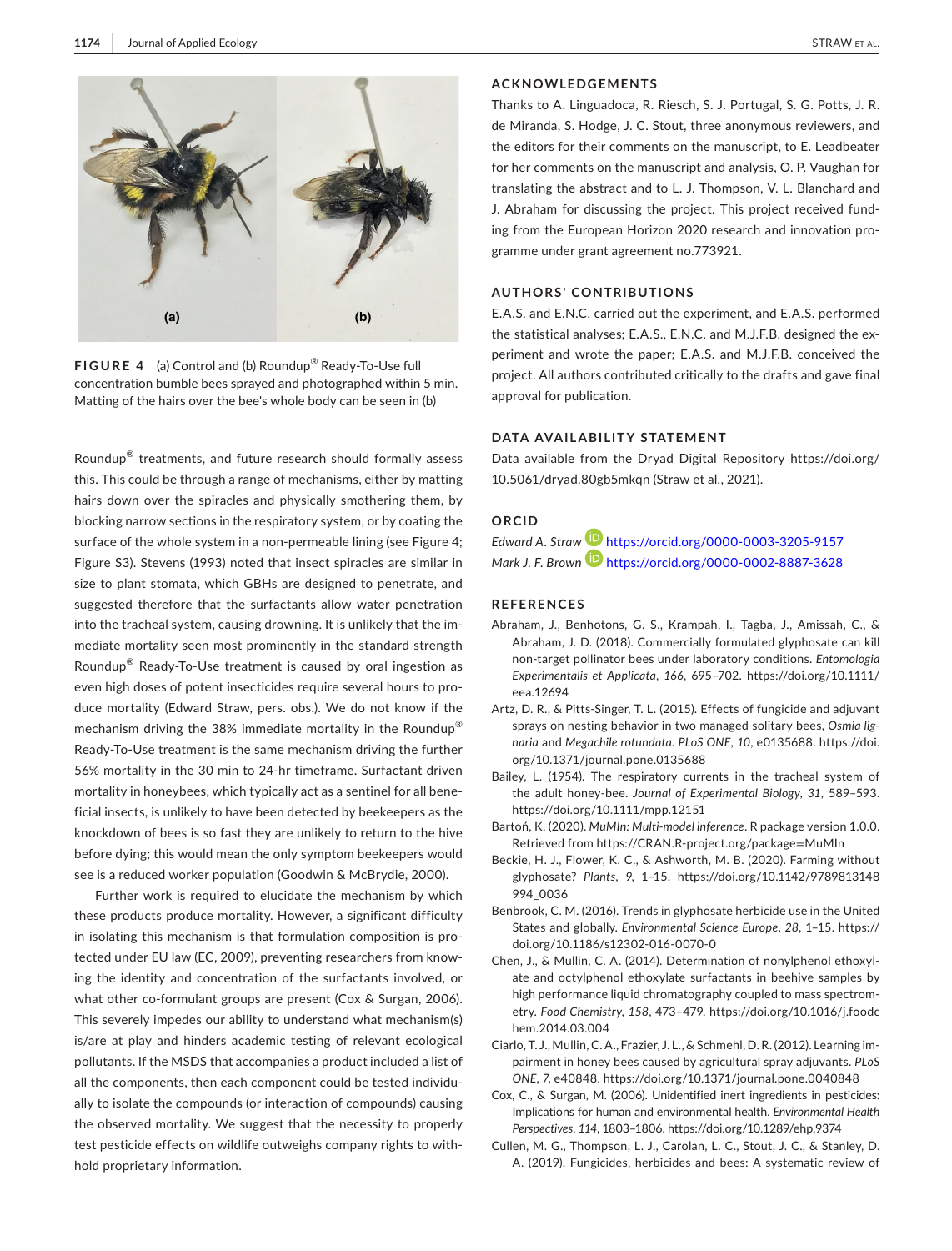existing research and methods. *PLoS ONE*, *14*, e0225743. [https://doi.](https://doi.org/10.1371/journal.pone.0225743) [org/10.1371/journal.pone.0225743](https://doi.org/10.1371/journal.pone.0225743)

- Defarge, N., Takács, E., Lozano, V. L., Mesnage, R., de Vendômois, J. S., Séralini, G. E., & Székács, A. (2016). Co-formulants in glyphosatebased herbicides disrupt aromatase activity in human cells below toxic levels. *International Journal of Environmental Research and Public Health*, *13*, 264.<https://doi.org/10.1016/j.toxrep.2017.12.025>
- Donovan, B. J., & Elliott, G. S. (2001). Honey bee response to high concentrations of some new spray adjuvants. *New Zealand Plant Protection*, *54*, 51–55.<https://doi.org/10.30843/nzpp.2001.54.3739>
- Duke, S. O. (2018). The history and current status of glyphosate. *Pest Management Science*, *74*, 1027–1034. <https://doi.org/10.1002/ps.4652>
- EC. (2009). Regulation (EU) No 1107/2009. *Official Journal of the European Union*, *309*, 1–50.
- EFSA. (2013). EFSA Guidance document on the risk assessment of plant protection products on bees (*Apis mellifera*, *Bombus* spp. and solitary bees). *EFSA Journal*, *11*, 3295. [https://doi.org/10.2903/j.](https://doi.org/10.2903/j.efsa.2013.3295) [efsa.2013.3295](https://doi.org/10.2903/j.efsa.2013.3295)
- EFSA. (2015a). Conclusion on the peer review of the pesticide risk assessment of the active substance glyphosate. *EFSA Journal*, *13*, 4302. <https://doi.org/10.2903/j.efsa.2015.4302>
- EFSA. (2015b). Appendix to the conclusion on the peer review of the pesticide risk assessment of the active substance glyphosate. *EFSA Journal*, *13*, 4302.<https://doi.org/10.2903/j.efsa.2015.4302>
- FAOSTAT. (2019). *FAOSTAT pesticides use dataset*. Retrieved from [http://](http://www.fao.org/faostat/en/#data/RP) [www.fao.org/faostat/en/#data/RP](http://www.fao.org/faostat/en/#data/RP). Version updated September 2, 2019
- FERA. (2019). *UK pesticide usage data*. Retrieved from [https://secure.](https://secure.fera.defra.gov.uk/pusstats/surveys/) [fera.defra.gov.uk/pusstats/surveys/](https://secure.fera.defra.gov.uk/pusstats/surveys/)
- Fine, J. D., Cox-Foster, D. L., & Mullin, C. A. (2017). An inert pesticide adjuvant synergizes viral pathogenicity and mortality in honey bee larvae. *Scientific Reports*, *7*, 1–9. <https://doi.org/10.1038/srep40499>
- Garthwaite, D., Barker, I., Ridley, L., Mace, A., Parrish, G., MacArthur, R., & Luet, Y. (2016a). Orchards in the United Kingdom 2016. *Pesticide Usage Survey Report*, *273*, 1–68.
- Garthwaite, D., Barker, I., Ridley, L., Mace, A., Parrish, G., MacArthur, R., & Luet, Y. (2016b). Arable crops in the United Kingdom 2016. *Pesticide Usage Survey Report*, *284*, 1–68.
- Goodwin, R. M., & McBrydie, H. M. (2000). Effects of surfactants on honey bee survival. *New Zealand Plant Protection*, *53*, 230–234. <https://doi.org/10.30843/nzpp.2000.53.3694>
- Green, J. M., & Beestman, G. B. (2007). Recently patented and commercialized formulation and adjuvant technology. *Crop Protection*, *26*, 320–327.<https://doi.org/10.1016/j.cropro.2005.04.018>
- Grey, C. N. B., Nieuwenhuijsen, M. J., Golding, J., & the ALSPAC Team. (2005). The use and disposal of household pesticides. *Environmental Research*, *97*, 109–115.<https://doi.org/10.1016/j.envres.2004.07.008>
- Hazen, J. L. (2000). Adjuvants terminology, classification, and chemistry. *Weed Technology*, *14*, 773–784. [https://doi.org/10.1614/0890-](https://doi.org/10.1614/0890-037x(2000)014%5B0773:atcac%5D2.0.co;2) [037x\(2000\)014\[0773:atcac\]2.0.co;2](https://doi.org/10.1614/0890-037x(2000)014%5B0773:atcac%5D2.0.co;2)
- Health and Safety Executive UK. (2020). *Plant protection products with authorisation for use in the UK database search*. Retrieved from [https://](https://secure.pesticides.gov.uk/pestreg/ProdSearch.asp) [secure.pesticides.gov.uk/pestreg/ProdSearch.asp](https://secure.pesticides.gov.uk/pestreg/ProdSearch.asp)
- James, C. (2014). Global status of Commercialized biotech/GM Crops: 2014. *ISAAA Briefs*, *18*.
- Kassambara, A., Kosinski, M., & Biecek, P. (2019). *survminer: Drawing survival curves using 'ggplot2'*. R package version 0.4.6. Retrieved from [https://CRAN.R-project.org/package](https://CRAN.R-project.org/package=survminer)=survminer
- McArt, S. H., Urbanowicz, C., McCoshum, S., Irwin, R. E., & Adler, L. S. (2017). Landscape predictors of pathogen prevalence and range contractions in US bumblebees. *Proceedings of the Royal Society B: Biological Sciences*, *284*, 20172181. [https://doi.org/10.1098/](https://doi.org/10.1098/rspb.2017.2181) [rspb.2017.2181](https://doi.org/10.1098/rspb.2017.2181)
- Mesnage, R., & Antoniou, M. N. (2018). Ignoring adjuvant toxicity falsifies the safety profile of commercial pesticides. *Frontiers in Public Health*, *5*, 1–8.<https://doi.org/10.3389/fpubh.2017.00361>
- Mesnage, R., Benbrook, C., & Antoniou, M. N. (2019). Insight into the confusion over surfactant co-formulants in glyphosate-based herbicides. *Food Chemistry and Toxicology*, *128*, 137–145. [https://doi.](https://doi.org/10.1016/j.fct.2019.03.053) [org/10.1016/j.fct.2019.03.053](https://doi.org/10.1016/j.fct.2019.03.053)
- Mesnage, R., Bernay, B., & Séralini, G. E. (2013). Ethoxylated adjuvants of glyphosate-based herbicides are active principles of human cell toxicity. *Toxicology*, *313*, 122–128. [https://doi.org/10.1016/j.](https://doi.org/10.1016/j.tox.2012.09.006) [tox.2012.09.006](https://doi.org/10.1016/j.tox.2012.09.006)
- Mesnage, R., Teixeira, M., Mandrioli, D., Falcioni, L., Ducarmon, Q. R., Zwittink, R. D., Mazzacuva, F., Caldwell, A., Halket, J., Amiel, C., Panoff, J.-M., Belpoggi, F., & Antoniou, M. N. (2021). Use of shotgun metagenomics and metabolomics to evaluate the impact of glyphosate or Roundup MON 52276 on the gut microbiota and serum metabolome of Sprague-Dawley rats. *Environmental Health Perspectives*, *129*, 017005. <https://doi.org/10.1289/EHP6990>
- Moffett, J. O., & Morton, H. L. (1973). Surfactants in water drown honey bees. *Environmental Entomology*, *2*, 227–231. [https://doi.org/](https://doi.org/10.1093/ee/2.2.227) [10.1093/ee/2.2.227](https://doi.org/10.1093/ee/2.2.227)
- Moffett, J. O., & Morton, H. L. (1975). Repellency of surfactants to honey bees. *Environmental Entomology*, *4*, 780–782. [https://doi.](https://doi.org/10.1093/ee/4.5.780) [org/10.1093/ee/4.5.780](https://doi.org/10.1093/ee/4.5.780)
- Motta, E. V. S., Mak, M., De Jong, T. K., Powell, E., O'Donnel, A., Suhr, K. J., Riddington, I. M., & Moran, N. A. (2020). Oral or topical exposure to glyphosate in herbicide formulation impacts the gut microbiota and survival rates of honey bees. *Applied and Environmental Microbiology*, *86*, e01150–e1220. <https://doi.org/10.1128/AEM.01150-20>
- Mullin, C. A. (2015). Effects of 'inactive' ingredients on bees. *Current Opinion in Insect Science*, *10*, 194–200. [https://doi.org/10.1016/j.](https://doi.org/10.1016/j.cois.2015.05.006) [cois.2015.05.006](https://doi.org/10.1016/j.cois.2015.05.006)
- Mullin, C. A., Chen, J., Fine, J. D., Frazier, M. T., & Frazier, J. L. (2015). The formulation makes the honey bee poison. *Pesticide Biochemistry and Physiology*, *120*, 27–35.<https://doi.org/10.1016/j.pestbp.2014.12.026>
- Mullin, C. A., Fine, J. D., Reynolds, R. D., & Frazier, M. T. (2016). Toxicological risks of agrochemical spray adjuvants: Organosilicone surfactants may not be safe. *Frontiers in Public Health*, *4*, 1–8. [https://](https://doi.org/10.3389/fpubh.2016.00092) [doi.org/10.3389/fpubh.2016.00092](https://doi.org/10.3389/fpubh.2016.00092)
- Nagy, K., Duca, R. C., Lovas, S., Creta, M., Scheepers, P. T. J., Godderis, L., & Ádám, B. (2019). Systematic review of comparative studies assessing the toxicity of pesticide active ingredients and their product formulations. *Environmental Research*, *181*, 108926. [https://doi.](https://doi.org/10.1016/j.envres.2019.108926) [org/10.1016/j.envres.2019.108926](https://doi.org/10.1016/j.envres.2019.108926)
- Nieto, A., Roberts, S. P. M., Kemp, J., Rasmont, P., Kuhlmann, M., García Criado, M., Biesmeijer, J. C., Bogusch, P., Dathe, H. H., De la Rúa, P., De Meulemeester, T. (2014). *European red list of bees*. Publication Office of the European Union. <https://doi.org/10.2779/77003>
- OECD. (1998). Honeybees, acute contact toxicity test. *OECD Guidelines for the Testing of Chemicals*, *214*, 1–7. [https://doi.org/10.1787/97892](https://doi.org/10.1787/9789264203785-en) [64203785-en](https://doi.org/10.1787/9789264203785-en)
- Potts, S. G., Ngo, H. T., Biesmeijer, J. C., Breeze, T. D., Dicks, L. V., Garibaldi, L. A., Hill, R., Settele, J., & Vanbergen, A. (Eds.). (2016). *The assessment report of the Intergovernmental Science-Policy Platform on Biodiversity and Ecosystem Services on pollinators, pollination and food production*. Secretariat of the Intergovernmental Science-Policy Platform on Biodiversity and Ecosystem Services.
- R Core Team. (2019). *R: A language and environment for statistical computing*. R Foundation for Statistical Computing. Retrieved from [https://](https://www.R-project.org) [www.R-project.org](https://www.R-project.org)
- Roundup® ProActive Environmental Information Sheet. (2020). Retrieved from [https://www.monsanto-ag.co.uk/media/2029/round](https://www.monsanto-ag.co.uk/media/2029/roundup-proactive-eia.pdf) [up-proactive-eia.pdf](https://www.monsanto-ag.co.uk/media/2029/roundup-proactive-eia.pdf)
- Roundup® ProActive Label. (2019). Retrieved from [https://www.monsa](https://www.monsanto-ag.co.uk/media/1950/roundup-proactive-label-november-2016.pdf) [nto-ag.co.uk/media/1950/roundup-proactive-label-november-](https://www.monsanto-ag.co.uk/media/1950/roundup-proactive-label-november-2016.pdf)[2016.pdf](https://www.monsanto-ag.co.uk/media/1950/roundup-proactive-label-november-2016.pdf)
- Roundup® ProActive MSDS. (2020). Retrieved from [https://www.monsa](https://www.monsanto-ag.co.uk/media/1947/msds-roundup-proactive-04052017.pdf) [nto-ag.co.uk/media/1947/msds-roundup-proactive-04052017.pdf](https://www.monsanto-ag.co.uk/media/1947/msds-roundup-proactive-04052017.pdf)